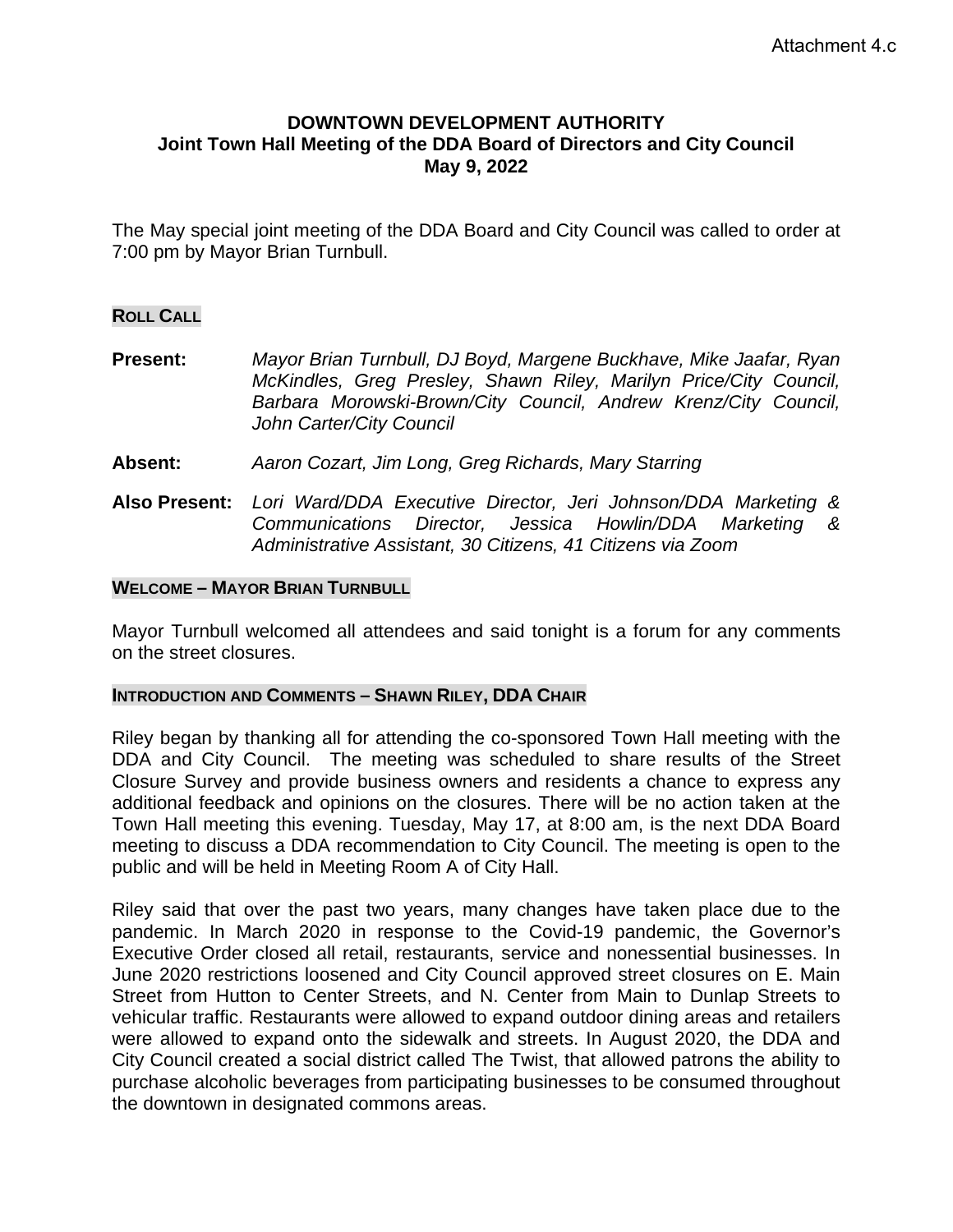In October 2020, the downtown street closures were extended to March 2021. In November 2020, businesses were closed again by the State of Michigan. Businesses placed heated outdoor structures to serve patrons outdoors during colder temperatures. The DDA, with support of the local business community, established Heat in the Street and added vending stands and dining pods.

In January 2021, the DDA and City of Northville sponsored a Town Hall meeting to discuss street closures. The following month, City Council voted to keep the streets closed through April 2022. In October 2021, City Council extended the street closures further until November 2022. This past winter with restaurants fully opened, the outdoor structures did not get used as much. This prompted the discussion on whether to continue to keep the streets closed or open them to vehicular traffic. Working together with City Planners at Carlisle Wortman, the DDA developed a survey to address whether to keep the streets closed or reopen them. The survey closed on May  $2^{nd}$ . Over 4.000 surveys were completed and roughly 2,000 comments were received on the issue.

# **REVIEW OF STREET CLOSURE SURVEY RESULTS – JOE BLAIR, CARLISLE WORTMAN**

Joe Blair of Carlisle Wortman presented the results of the survey to members of the City Council and DDA as well as the business and residential community. Joe provided information on how the survey was conducted and reviewed the results. The written comments that were provided are available on both the City and DDA websites. The link was provided at the conclusion of the meeting.

Blair said he was part of the team that put together the survey and analysis of the data. The streets were closed to help downtown business and restaurants during Covid. The closures are currently set to expire on November 7, 2022. The survey opened on April 11, 2022 and closed on May 2, 2022 and received over 4,000 responses. Approximately 1,500 participants identified as City residents (37%) and about 400 were residents of Downtown Northville (10%). The largest response group was Northville Township with 1,563 responses (39%). The "other" category included residents of nearby communities, people in the Northville school district and nearby businesses. Of the 4,000 respondents, 52% identified as frequenting the downtown weekly. In terms of visiting the downtown during Covid, 37% said their visits increased, 30% decreased and 33% stayed the same.

Additionally, there were 137 business owners that self-identified as the following: 23 restaurants, 56 service providers, 30 retailers and 28 office sectors. There were 67 responses from Downtown property owners. Of the survey respondents, 80% were in favor of continuing the social district and 53% wanted to expand the social district. Also, 56% of participants were in favor of continuing street closures and of those respondents, 84% believed that if street closures were maintained, they would be in favor of keeping the outdoor dining structures.

A member of the audience asked if survey questions were weighted. Turnbull said this will be recorded as a public comment that can be answered but the meeting is not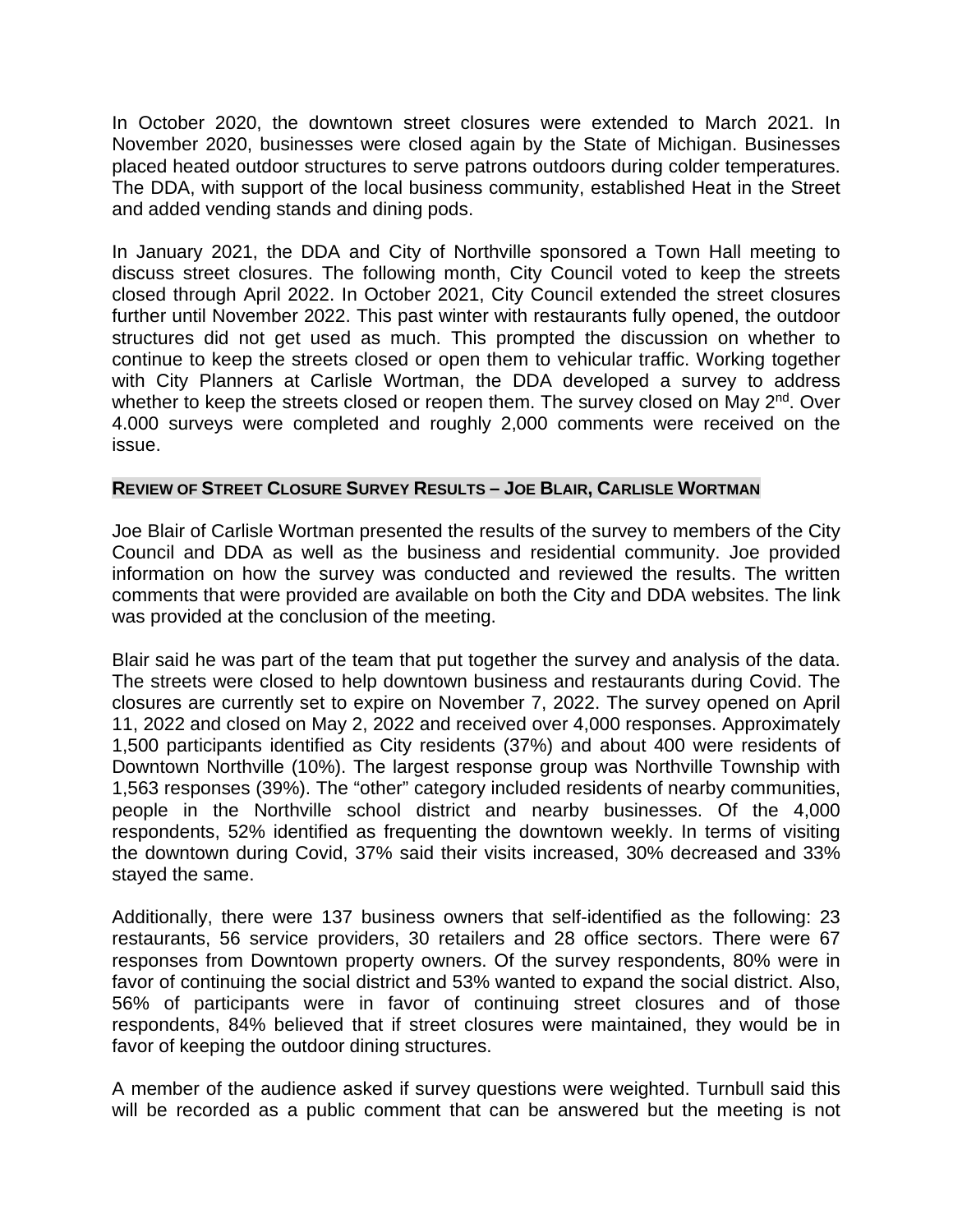designed to be a Q & A session. Blair said the data is strictly raw numbers pulled from the survey and was not weighted in any way.

Blair said that overall, 52% of City of Northville respondents are from Wayne County and 48% are from Oakland County. Downtown property owners accounted for 61 responses, with 31% being outside the main areas, 30% on E. Main St., 16% on W. Main St., 18% on N. Center St., and 5% on S. Center St.

Regarding the question on whether street closures should continue, 74% are in favor of streets remaining closed with 56% responding yes on both streets, 17% only want Main St. closed, 1% would like only Center St. closed and 26% want to reopen the streets. The question on when streets should be closed, which was only asked to respondents that wanted to maintain street closures, 60% said continuously until further action is taken by City Council and approximately 40% wanted to see seasonal closures. Of the respondents that wanted the streets reopened, 85% wanted streets reopened immediately and 15% wanted to reopen when the current agreement expires on November 7, 2022.

Jaafar asked for clarification on the survey question, "how respondents get downtown", because the response rate was over 100%. Blair said people were able to select more than one option on that question which created the over 100% response rate. McKindles asked if the survey could be broken down by business owners for closures in the four areas, East and West Main and North and South Center Streets. Blair said the business owner responses are sorted with 67% of the 57 business owners on E. Main Street responding yes, 60% of the 15 owners from W. Main Street responding yes, 86% of the 35 business owners on N. Center replied yes, 60% of the 10 S. Center business owners replied yes and 56% of the 16 respondents in the "Other" category replied yes.

Prescott asked if there was a further breakdown on type of business. Blair said of the 23 restaurant owners that replied, 78% are in favor of street closures. Of the 30 retailers that replied, 70% are in favor of continuing closures. Of the 55 service industry responses, 62% are in favor of continuing closures and of the 27 offices that replied, 78% are in favor of closures. McKindles asked if there was a similar breakdown for residential. Blair shared an added slide that outlined that over 70% of City residents, Downtown residents, Business (Manager, Employee, Owners), Township and Other are in were in favor of the street closures. The "Other" category includes people in the Northville School District, worship in Northville, shop and dine in Northville and so on. Responses can be broken down further if needed.

Riley opened the floor to audience comments and noted that comments are limited to 3 minutes to allow as many people to participate as possible. Turnbull reminded attendees that by speaking, their comments will be rebroadcasted.

#### **AUDIENCE COMMENTS**

Dean Parasakis, 278 Cherry Lane – Carlisle Wortman did an excellent job breaking down the survey and categorizing the results. The Township and City's combined population is about 35,000 – 40,000 people. Unfortunately, this means the DDA/City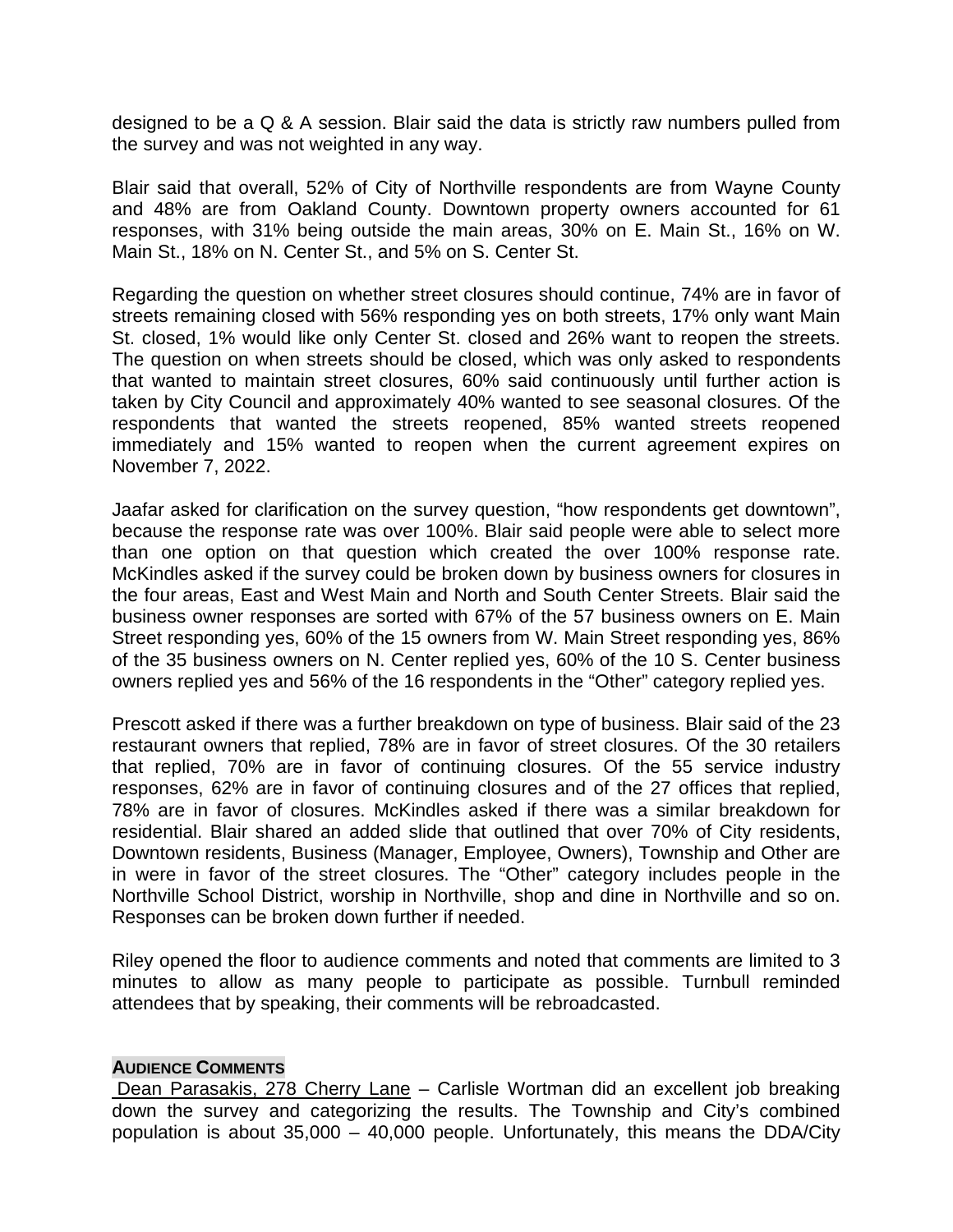only surveyed about 15% of the Northville community. Many thanks for the report and to all that are making the decision going forward. Perhaps the DDA/City needs to find another way to reach a greater number of citizens.

Dennis Engerer, 999 Coldspring – Engerer works and lives downtown. Closing the downtown served its purpose at one time and helped, but now it is time to reopen. Restaurants are doing well and downtown looks beautiful. Engerer loves when people come downtown and is proud to live in this community. The rerouted traffic has caused congestion through residential areas and is a real problem. The town is doing well now and it looks unsightly with roadblocks. The road closures were a great initiative during the pandemic but is now unattractive and not used. Restaurant customers are able to sit inside again and its time to get back to normal.

Sara Prescott, 441 Depot Circle - Prescott stated she is not here to speak on behalf of anyone else but herself. Businesses and property owners rely on the DDA and Council to make the right decision. Prescott is concerned for the livelihood and vibrancy long term. Prescott hopes the decision City Council makes will be in the context of what it would look like to be failing as a city and what would indicate a problem, such as losing foot traffic and vibrancy downtown. One of the most visible things Prescott misses is the parades going through downtown. The thought of the restaurant/retail structures out permanently and never seeing a parade on Main Street is really sad. Are these structures fully being used and it at what cost to the community? If it was really packed all the time, Prescott would support the structures. If they are not being used, how does the DDA assess what people say they are going to do and what is actually done?

Jim Neild, 18324 Arselot – Neild has been a resident for 51 years. Neild thinks the survey is totally missing something. It never surveyed returning to 2018/2019 when outdoor dining platforms were used by the restaurants and the streets were opened. Neild thinks the DDA/City should return to outdoor platform dining. Keep the streets open and offer the platforms again. It was a success and the DDA/City had a lot of compliments. Everybody is concerned about traffic when the Downs project starts. To have both streets closed would create traffic congestion. Neild is not sure anyone in this room has had five meals outdoors this year, outdoor dining is very seasonal.

Steven Penn, Secretary/Treasurer at the Masonic, 106 E. Main - The Masons started opening more the past few months because the covid restrictions have been lifted. The Masons have a lot of older members that can't walk very far. It would be good to reopen the streets so members could easily access the building. Penn has been downtown several times over the past few months and it is dead during the week. Penn thinks it would help the Masons and help Genitti's too.

Paul Sklut, 512 Dunlap – Sklut is astounded on what he's hearing tonight given what was shown on the slides. It doesn't seem like businesses are upset about the streets being closed. Sklut likes it and feels safer having dinner outside with the streets closed. It feels European but agree it could look a little nicer if it becomes permanent.

Susan Haifleigh, 308 S. Wing St. - Haifleigh filled out the survey. Haifleigh was one of the early supporters of street closures, especially as it affects residents directly just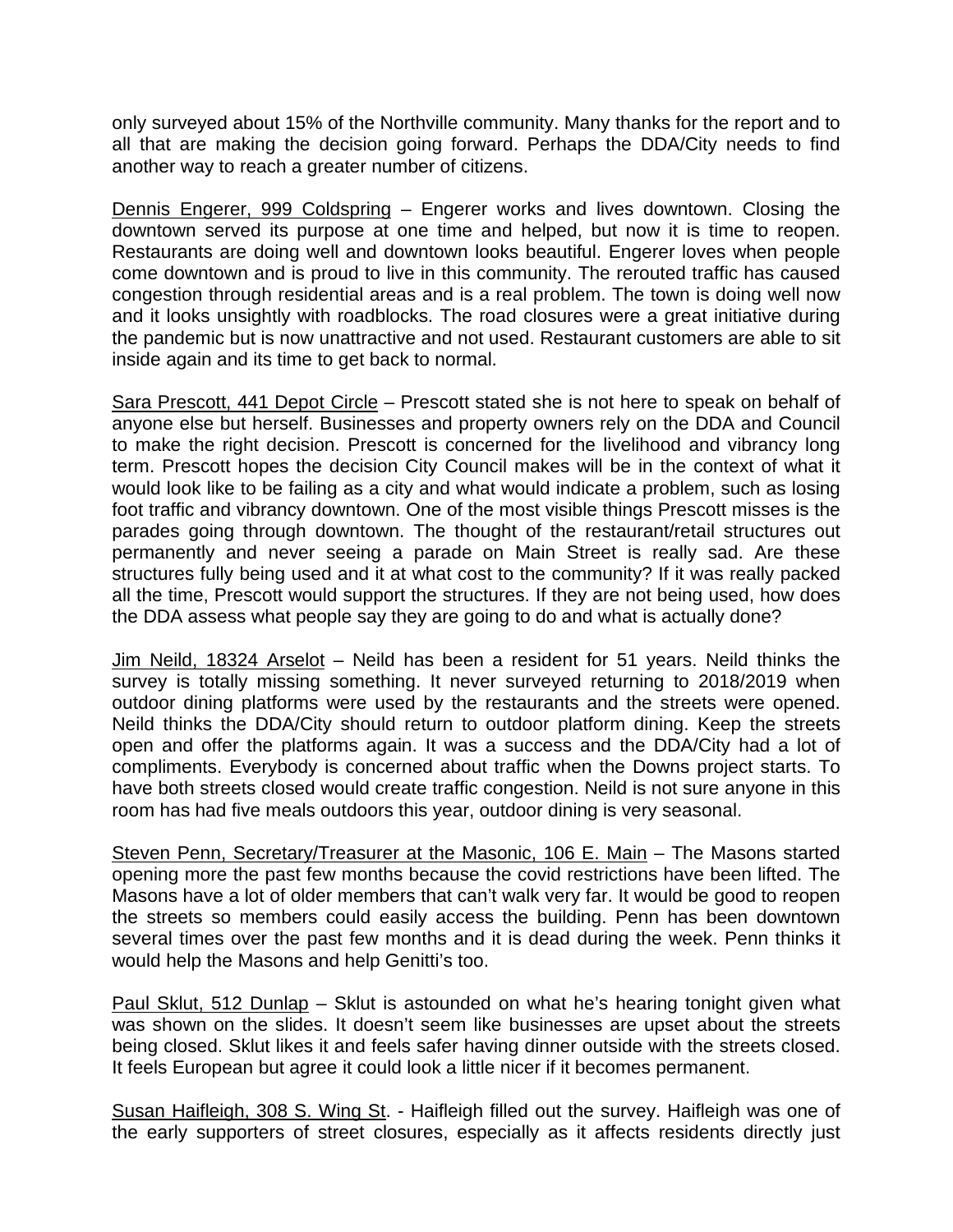south of the post office. Haifleigh was a clear no for continuing closures. First, Haifleigh thinks it's time to look at future solutions for Northville, and agrees with a couple people that already spoke. The 'respondents' category is problematic; the DDA not getting a lot of respondents in the City. The DDA aren't city planners and street closures do not typically work. It's easy to love the beauty of what it looks like now, but Haifleigh doesn't think it's a solution for the future of Northville. Haifleigh is concerned about the Downs and Foundry Flask. The City is going to have closures on Cady and North/South Center and will take place for 5-6 years. If the DDA continues closures, there will be problems in the community. Haifleigh wants to thank the DDA for their work, but caution them to stay open minded with the survey and what is right for the community.

Michelle Pratt, 19015 Denali Circle – Pratt hears some businesses have a hard time with commuting and getting to work. Perhaps keeping one side of the street closed where there is live music would be a solution. It's a lot safer knowing we can bring our families downtown without worrying about traffic.

Janine Bauchat, 220 Hill St. – Bauchat works in Northville and is downtown every day and also raised her children in Northville. Bauchat sees young families enjoying downtown taking full advantage of the street closures daily. The survey is not meant to have everyone in the community answer. It should show a portion of the community and information can be extrapolated from that. The survey has been well thought out and executed. Bauchat's experience is it has been a really positive thing for business. Bauchat appreciates the work the DDA has done to make it successful. Bauchat also appreciates the support of the social district and City.

Aleya Pieniadz, 1072 Horton – Pieniadz and her family moved here a year ago. One reason the family moved here was walkability. Pieniadz walks into downtown with her young kids 2-3 times a week, even more in summer. Even in January, Pieniadz comes downtown 2-3 times per week. Pieniadz has eaten downtown at least once a week since January. Pieniadz has friends that come from Farmington Hills, West Bloomfield, Northville Township, and they all walk in together from her home. It's a safe walk and when the group gets downtown, they breathe a sigh of relief because they don't have to be on top of everyone all the time. Right now, Pieniadz's kids are too young to eat inside even without Covid. The family really enjoys having the option to dine outdoors. Pieniadz thinks the DDA should continue to keep the streets closed.

Lauren Johnson, 47234 Dunson Rd. - Johnson's family and extended family all have homes in the City of Northville. Johnson's son and wife also have a business in Northville. They have all enjoyed the peaceful atmosphere in the downtown. The Johnson's really love the walkability of downtown. It's a calmer atmosphere. It's quieter, calmer and nicer without traffic and exhaust fumes. Johnson noticed people downtown feel more comfortable.

John Watkins, 326 Debra Ln. – First, Watkins is concerned with the results of the survey. To do a test, Watkins was able to take the survey twice. As far as results, he questions them. Also, the City already has a Town Square, it's been there for years, concerts are there, events are there, his family has gone several times. A large reason the Watkins family moved here is the quaint downtown/small town America feel. Now it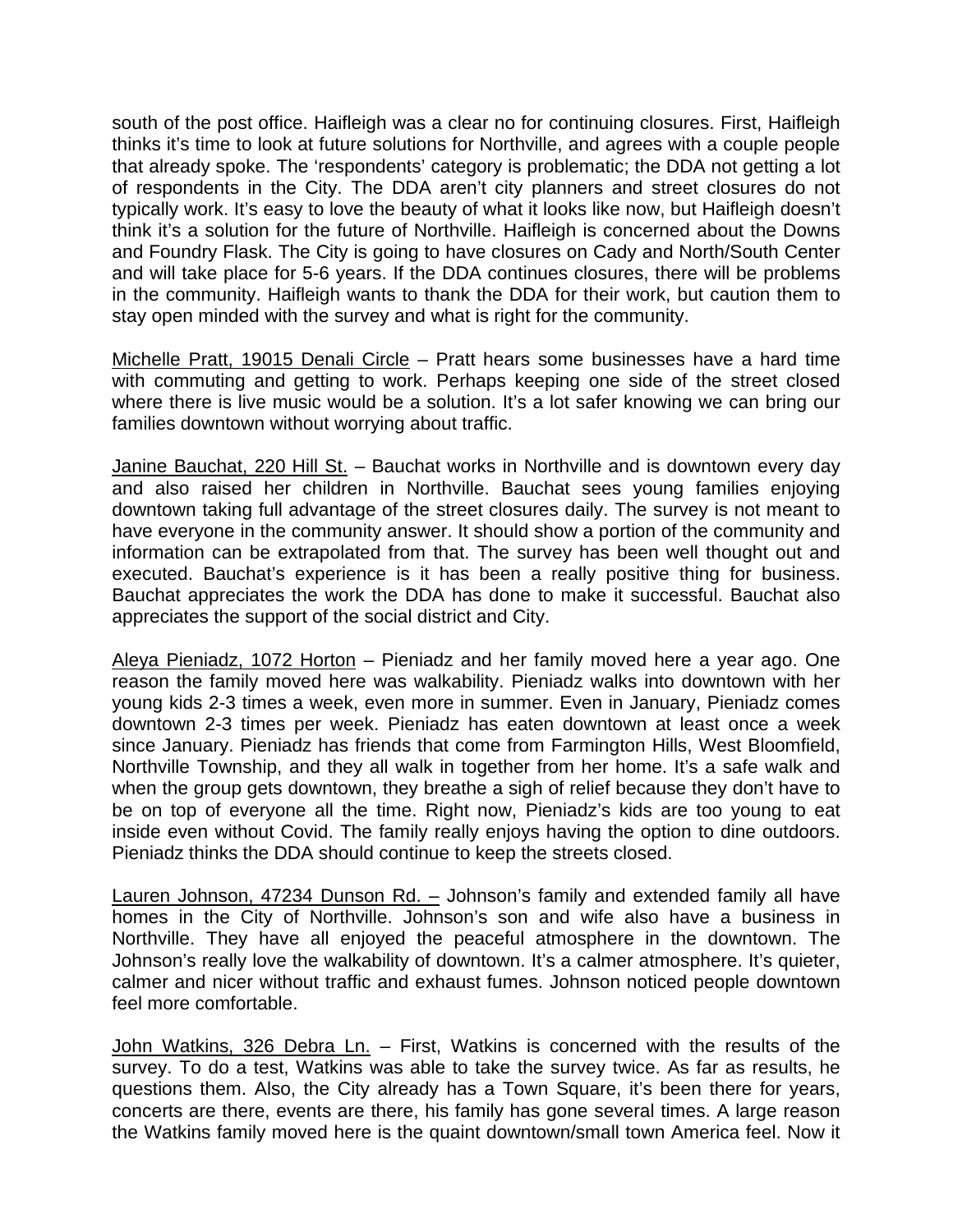feels more like Europe. They don't want to live in Europe, they want to live in America. Watkins has parents that are in their mid-70's and are not too tech savvy. A lot of that population has been skipped because the survey was only online. Perhaps to get more citizens involved the surveys should have been mailed or delivered door-to-door. Maybe it should be a ballot issue, Watkins thinks it is that important. As others said, it feels like a ghost town during the week and the weekend is like a carnival atmosphere. As others mentioned, how will this affect traffic flow when the Downs project begins.

Blair said in response to the duplicate survey taking that some people have multiple people in a household. As a control, Carlisle Wortman looked for surveys that were taken more than 5 times on the same IP Address. It happened a total of 7 times, representing 1.8% of the total number of surveys handed out. Those surveys were kept in the since may places have multiple residents living at one IP address. Carlisle Wortman and DDA did not want to disenfranchise anyone that uses public internet or has varied replies from the same household. Of 75 responses from 7 IP Addresses, there was one address that answered 24 times and one 15 times. They overall reflected the same percentages as the overall percentages. IP Addresses are linked to a specific computer – if users are in the same house on different devices, they are different IP address but if multiple respondents use the same computer, it links to the same IP address. Ward said that Carlisle Wortman also filtered for common phrases. Blair said of the 75 responses, no more than 50% had answers in common, they were all unique.

Nancy Kerry, 661 E. Main – Kerry liked the streets closed in summer months but in the winter months the streets were empty. They weren't plowed a lot of the time. Once the construction starts on the Downs, the City is going to need the streets open to accommodate traffic downtown.

Kathy Spillane, 487 W. Cady – Spillane agrees with Nancy Kerry and what she said about construction with the Downs project. It would increase northbound traffic on Wing Street. River Street would have to take some traffic too. Spillane knows navigating Wing St. takes a lot of patience with all the stop signs. By the time frustrated drivers get past that, they ignore pedestrians and drive recklessly. Spillane is concerned about safety. Spillane generally does not support the street closures.

Paul Gabriel, Owner of Browndog - Gabriel knows a big issue has been the dining structures not being used all winter. As a business owner they did not know if they were allowed to completely close the structures and if people were going to want to sit outside or inside. There were issues on how to heat the structures. Browndog had challenges and weren't able to effectively keep people warm and didn't properly use them. If Gabriel/Browndog knew the streets were going to be closed long term, they would be able to justify an investment into structures and outdoor dining.

Riley noted the restaurants cannot use propane with structures having 4 sides.

Mark Pastula, 227 N. Rogers – Pastula is not going to speak on behalf of the entire Historic District Commission but the increase in traffic on High Street has been unwarranted. The folks that have purchased homes did not buy it with anticipation that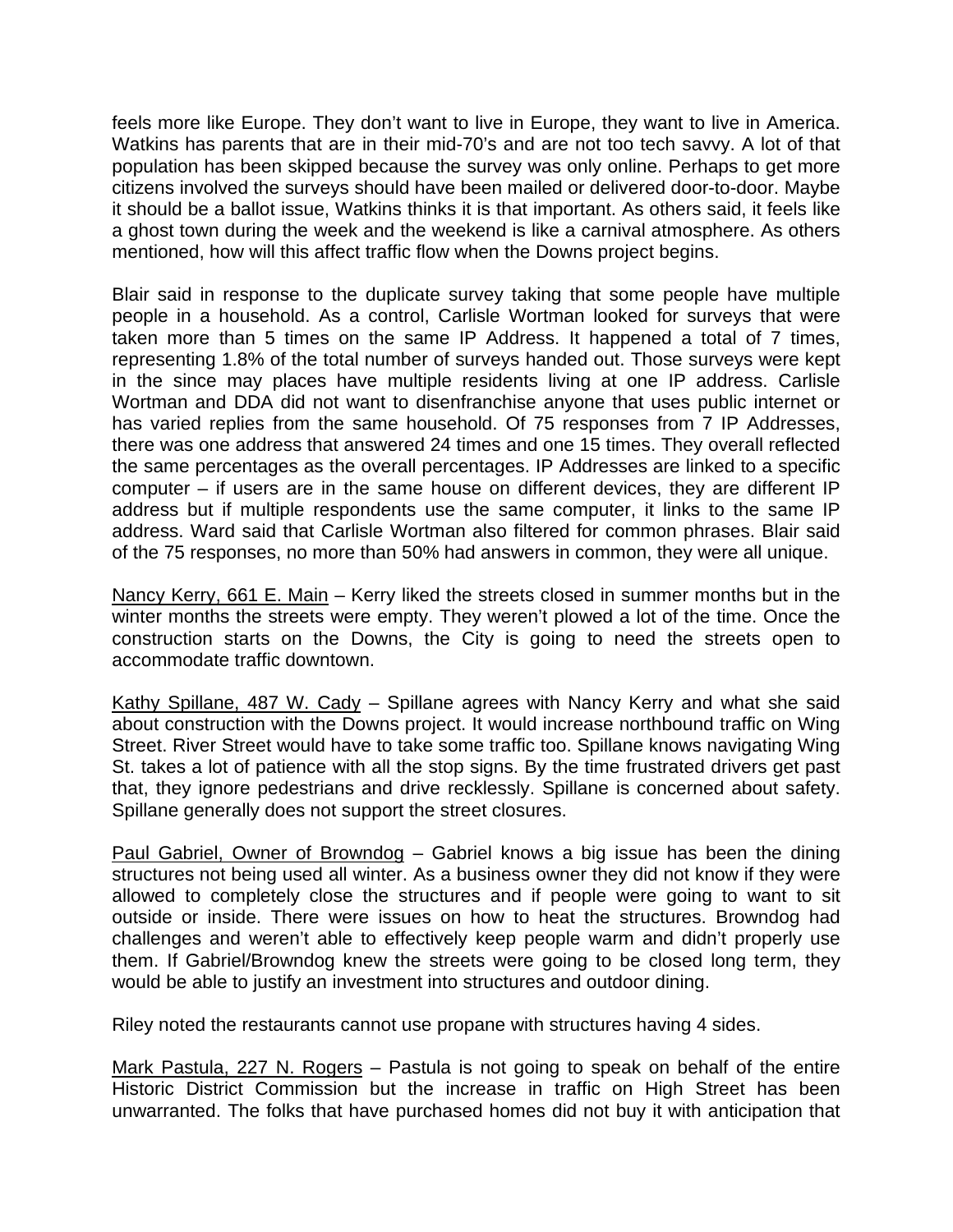Center would be closed. Pastula gets a general impression of folks in and around his neighborhood, that Center should be reopened and Main Street as well.

John Roby, 511 W. Dunlap – Roby believes the DDA/City should come to something stable in the downtown that everyone can do well. Main Street seems to work better and Roby can visualize traffic solutions that could work. Center is harder with trucks and traffic. Please consider carefully, if you choose to open Center and/or Main, keep the neighborhood speed, consider proper use of One-Way streets to integrate it well with Mary Alexander Court and Hutton. Roby would make sure Center does not return to a commuter clogged spot two times a day. There are better commuter options in the works. Roby asks for a fully thoughtful and balanced solution for whatever the DDA/City chooses to open. Use traffic engineering expertise to keep speeds down.

Mishelle Lussier, 548 W. Dunlap, also owner at 126 E. Main, and business owner at 102 E. Main – Lussier appreciates the survey. John Roby was dead on, whatever the DDA/City does, do it right this time. This is Lussier's 3<sup>rd</sup> time trying outdoor seating. Lussier feels leaving Main St. closed has made Northville more of a destination. People feel safe and want to come down. Lussier is not sure she agrees to go back to platform dining. Getting out to the platforms to feed people was difficult. And her business gets less people seated with platforms. If the DDA/City stays consistent and allows the overhangs now, Lussier agrees there should be a better job with how things look and is willing to help in any way she can with that. Lussier thinks if the DDA/City goes back to sporadic closings, she found that it got more complaints from people in town and customers because of the readjustment of traffic patterns, people didn't know when it would be closed. Lussier disagrees with the statement that town was dead in January. Anyone in town can agree, it is always dead in January. Comparing it with prior years her January numbers were the same as when streets were open.

Andrew Krenz, 541 Linden Ct. – Krenz thanked everyone all for their comments. Krenz is curious when a decision is made, will the DDA consider additional data. Will the DDA bring in financial numbers from businesses downtown? Krenz has heard that some businesses have done quite well with closures and some have not. It would be helpful to have more metrics on whether the closures have been successful.

Barbara Morowski-Brown said she will be looking for a further breakdown of the survey data to understand the types of respondents and connections in the City, which includes distribution of responses to help with decision making.

Riley said that one purpose of the DDA is to attract business to downtown and retain business as well. In the last two years, only one business was lost on Main St. – a juice shop that was connected to the Marquis. The DDA has done everything needed to help businesses survive. Next step is a DDA board meeting at 8:00 am on Tuesday May 17, 2022. It is open to the public and there will be more time for comments.

Ward said the agenda is on the City and DDA website. The DDA website has a pop up with the survey documentation results for anyone interested.